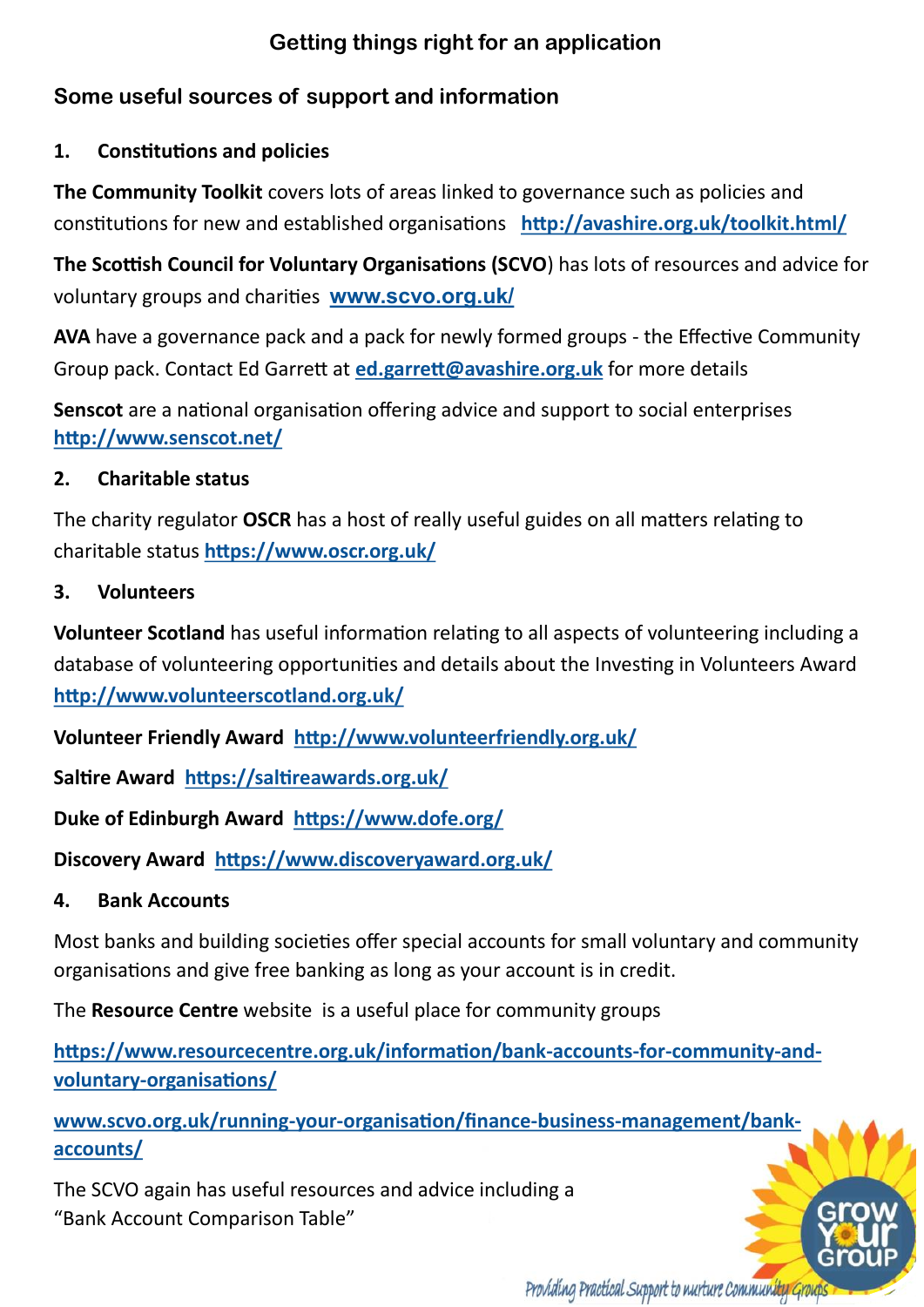### **5. Insurance**

Under statutory regulations there are constraints on who can provide information and advice about insurance.

The Association of British Insurers can provide general information and details of insurance firms that specialise in given areas of work.

**<https://www.abi.org.uk>**

The Charity Commission has a useful summary of information on charities and insurance.

**[http://www.charitycommission.gov.uk/detailed](http://www.charitycommission.gov.uk/detailed-guidance/)-guidance/**

**protecting-your-[charity/charities](http://www.charitycommission.gov.uk/detailed-guidance/)-and-insurance-cc49/**

Endorsed by the SCVO the Encompass policy specifically designed for voluntary organisations by Keegan & Pennykid. Their Encompass Insurance Guide covers areas that voluntary organisations should consider insuring.

**http://www.keegan-pennykid.com/wp-[content/uploads/2013/02/](http://www.keegan-pennykid.com/wp-content/uploads/2013/02/The_Encompass_Insurance_Guide.pdf) [The\\_Encompass\\_Insurance\\_Guide.pdf](http://www.keegan-pennykid.com/wp-content/uploads/2013/02/The_Encompass_Insurance_Guide.pdf)**

### **6. General support**

Aberdeenshire Voluntary Action

**<http://avashire.org.uk/>**

Kincardineshire Development Partnership

**<http://www.kincardineshiredp.org>**

http://www.kdp.scot (website active from early 2018)